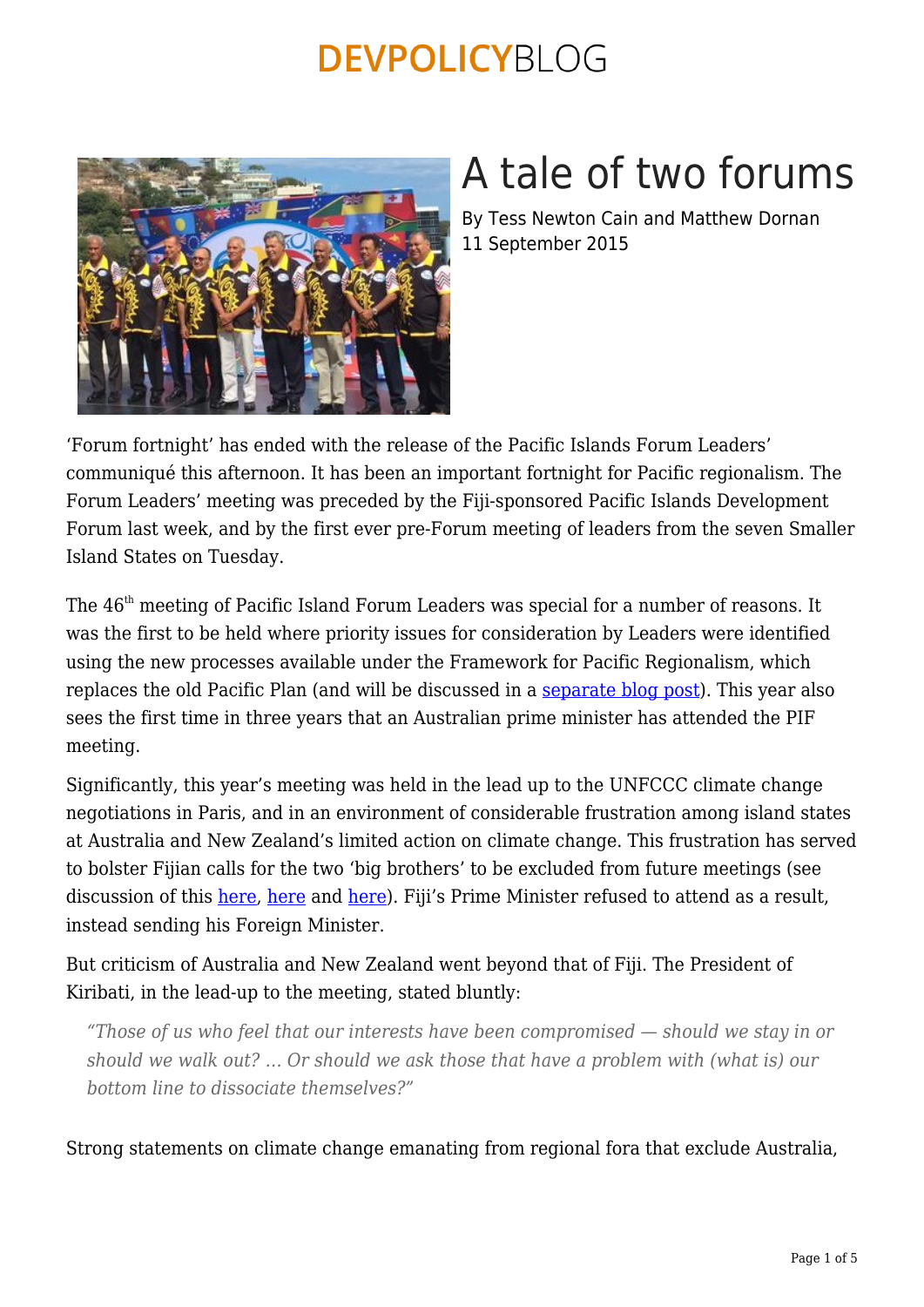such as the Polynesian Leaders Group [Taputapuatea Declaration on Climate Change](http://www.samoagovt.ws/wp-content/uploads/2015/07/The-Polynesian-P.A.C.T.pdf) [pdf], and the Pacific Islands Development Forum's [Suva Declaration on Climate Change,](http://www.radionz.co.nz/international/pacific-news/283103/bainimarama-accuses-canberra-of-undermining-pidf) have helped solidify such positions. Indeed, Greg Fry arqued last week that a weak Forum statement on climate change risked creating the perception:

*"that a Pacific Islands Forum with Australia and New Zealand as members is hampering the ability of the Pacific island states to defend their interests, and in the case of climate policy, their very survival."*

But this was not just an important fortnight for the Pacific Islands Forum. The  $3^{\rm rd}$  $3^{\rm rd}$  $3^{\rm rd}$  <u>meeting of</u> [the Pacific Islands Development Forum](http://pacificidf.org/3rd-pidf-summit/) (PIDF), which took as its theme 'Building Climate Resilient Green-Blue Pacific Economies', was described by one insider as evidence that PIDF is here to stay. Indeed, specific mention of the PIDF's Suva Declaration on Climate Change in the Forum Leaders' communiqué suggests that the PIDF has graduated from a potential organisation to an organisation with potential.

There are also other changes that point to PIDF's consolidation as an organisation. A new Secretary-General was appointed. Francois Martel is a Samoan-Canadian who comes with an established background in conservation, bio-diversity and natural resource management; a profile that fits well with the avowed focus of PIDF on 'green growth' and the 'blue-green economy'. The [PIDF charter](http://pacificidf.org/wp-content/uploads/2013/06/PIDF-CHARTER.pdf) [pdf] was also approved.

All of these developments were eclipsed (in terms of media coverage and commentary) by the promulgation of the PIDF [Suva Declaration on Climate Change](http://pacificidf.org/wp-content/uploads/2013/06/PACIFIC-ISLAND-DEVELOPMENT-FORUM-SUVA-DECLARATION-ON-CLIMATE-CHANGE.v2.pdf) [pdf]. The Declaration calls for a joint Pacific position prior to the Paris talks at the end of the year; a position that demands a global commitment to keeping warming 'well below' 1.5 degrees Celsius above pre-industrial levels.

These developments have helped to bolster PIDF as a regional forum, in the face of a widespread view that it is an organisation dominated by Fiji. They have also enabled Fiji's Prime Minister to highlight again (and again) that the region's most significant development partners – Australia and New Zealand – are not only not on the same page when it comes to climate change, they are in fact singing from a different songbook altogether. This was expressed in characteristically blunt language back in May:

*"Rather than side with us, Australia in particular is siding with what I call the coalition of the selfish, those industrialised nations which are putting the welfare of their carbonpolluting industries and their workers before our welfare and survival as Pacific islanders."*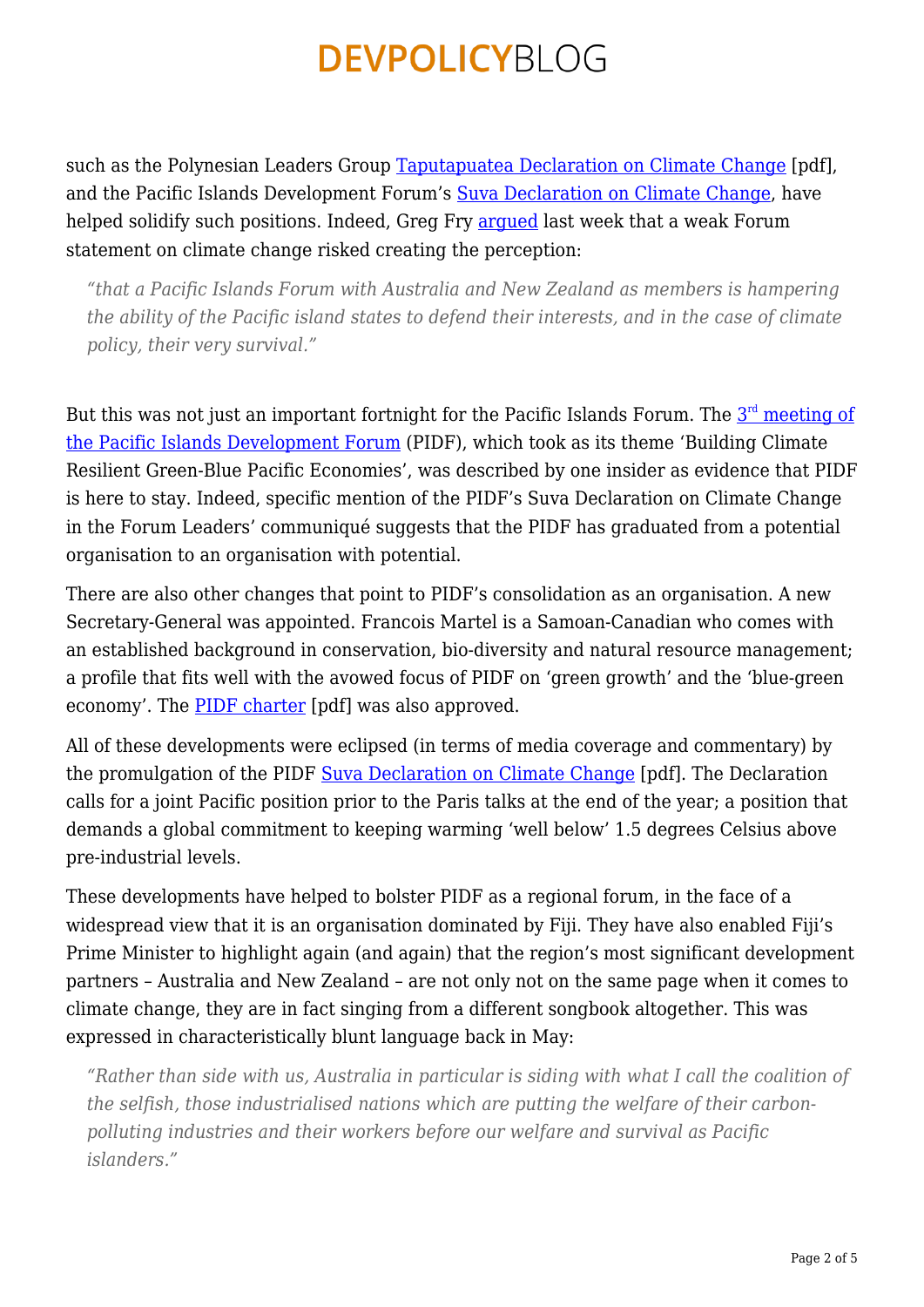The PIDF meeting last week therefore set the scene for a tense  $46<sup>th</sup>$  meeting of Pacific Island Forum Leaders on Thursday.

Of the five priorities discussed by Leaders (and identified through the new processes established by the [Framework for Pacific Regionalism](http://www.forumsec.org/resources/uploads/embeds/file/Framework%20for%20Pacific%20Regionalism_booklet.pdf) [pdf]), two came to dominate the media coverage and commentary. Both of these issues were ones where the leaders of small island states were not necessarily looking for technical assistance or even financing from the larger metropolitan members; rather they were looking for political solidarity. They were 1) a unified position on a call for a global warming target of no more than 1.5 degrees be adopted at the Paris talks, and 2) a regional response to ongoing allegations of human rights abuses in West Papua.

The [momentum generated at PIDF](https://devpolicy.org/pacific-climate-diplomacy-and-the-future-relevance-of-the-pacific-islands-forum-20150904/) on climate change by virtue of the Suva Declaration was maintained at the closed session of the [Smaller Island States](http://www.forumsec.org/pages.cfm/newsroom/press-statements/2015-media-releases/smaller-island-states-leaders-port-moresby-declaration-on-climate-change.html) and subsequently via some trenchant comments from President Anote Tong of Kiribati. Once again, the question of whether [Australia and New Zealand's membership of the PIF](http://www.smh.com.au/federal-politics/political-news/we-cannot-be-bought-on-climate-change-pacific-island-leader-warns-tony-abbott-20150908-gjhyv7.html) could be maintained in the absence of their commitment to 'stand with the Pacific' was raised. The issue of a regional response to the West Papua issue figured highly in the pre-Forum civil society dialogue, which included a breakfast with the troika (past, current and incoming Forum chairs) and was [taken up forcefully](http://pacific.scoop.co.nz/2015/09/solomon-islands-advocates-for-west-papua-at-pif/) by the delegation of Solomon Islands, including that government's Special Envoy, Matthew Wale.

The PIF communiqué reflects what was evidently a long and possibly challenging day at the Leaders' retreat, and will be a source of disappointment to many. The commitments to better regional management of fisheries resources are the strongest, reflecting [what we](https://devpolicy.org/regional-service-delivery-in-the-pacific-have-expectations-been-met/) [learned](https://devpolicy.org/regional-service-delivery-in-the-pacific-have-expectations-been-met/) about the factors that promote success to pooled service delivery (see our full paper on this [here](http://onlinelibrary.wiley.com/doi/10.1002/app5.45/abstract)). Elsewhere, there are painful reminders of longstanding criticisms that the Forum is insufficiently action-focused and does not engender sufficient accountability on the part of Leaders or CROP agencies. One such example is the Leaders' communiqué on ICT:

*"Leaders tasked the Forum Secretariat and USP to consider the merit of a regional ICT Advisory Council. The Council should not overlap with existing mechanisms and must deliver real deliverables."*

The two most contentious issues are where the bulk of the disappointment will arise. And certainly, if we focus on the product rather than the process, there is plenty for Pacific islanders to feel underwhelmed by. The Pacific Island Forum Leaders' Declaration on Climate Change Action was clearly a compromise, and was not as forceful as the PIDF's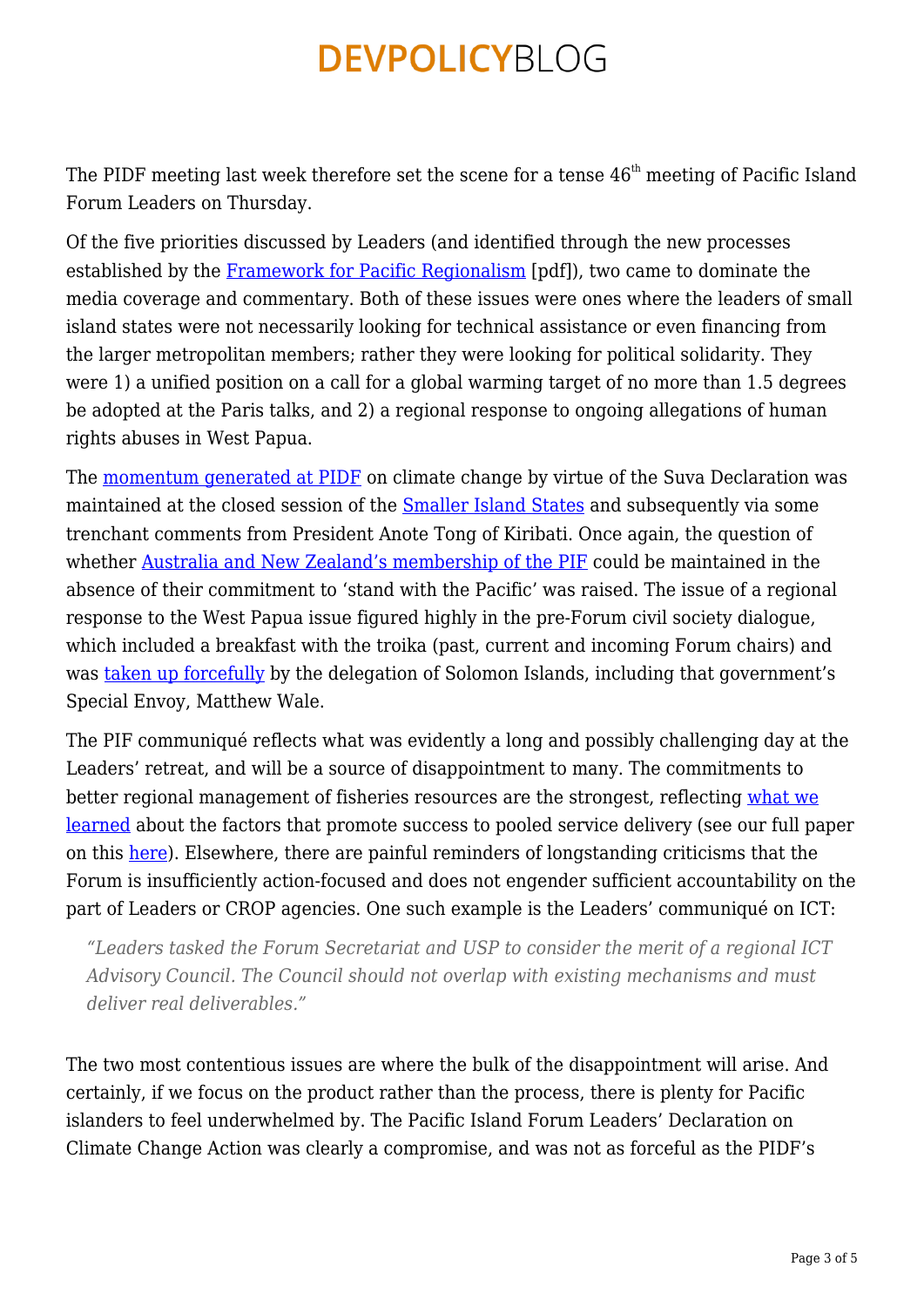Suva Declaration or the Port Moresby Declaration of Smaller Island States. It did highlight the harm to small Pacific island states associated with warming of over 1.5 degrees, but its call for action referenced the UN target of 2 degrees.

The level of commitment to progressing the cause of the people of West Papua is less inspiring, with Leaders tasking the Forum Chair (PNG) to convey their concerns about alleged human rights abuses to the government of Indonesia and to consult with them on a fact finding mission. This is far from what was [hoped for](http://pacific.scoop.co.nz/2015/09/solomon-islands-advocates-for-west-papua-at-pif/) by the many civil society groups throughout the region who had lobbied their leaders on this issue. Papua New Guinea's ban on West Papuan attendance at the Forum Leader's meeting was further evidence of its unwillingness to challenge Indonesia on the issue (the West Papuan leader, Octovanius Mote, was also 'quietly' asked to leave the PIDF meeting the previous week).

There are reasons to be positive. One is that the Forum Leaders' meeting actually addressed issues such as climate change and the West Papua, issues that have long been neglected. Furthermore, the compromise arrived at in relation to climate change allows for those leaders (such as President Tong of Kiribati) who want to be more vocal and activist in the lead up to the Paris talks to be so without appearing to contradict themselves.

Importantly, the Declaration references other key agreements such as the Suva Declaration discussed above. This indicates a growing recognition and acceptance of the 'patchwork' of regional and sub-regional groupings that [exists](http://onlinelibrary.wiley.com/doi/10.1002/app5.45/abstract) in the Pacific; a positive step, that reflects the reality of this diverse region. (This will be discussed in [another blog post](https://devpolicy.org/the-moresby-forum-a-reframed-pacific-regionalism-20150930/) focused on the Hiri Declaration and how the new Framework for Pacific Regionalism fared at the Leaders' meeting.)

The 46<sup>th</sup> meeting of Pacific Island Forum Leaders in Port Moresby is unlikely to be remembered as the turning point for a resurgent Pacific Islands Forum. The outcome will underwhelm many observers in the region. But there are some positives to be taken from the meeting. Forum advocates, while not celebrating, are likely to be breathing a sigh of relief. The outcome could have been worse given the division among PIF members on climate change.

*Tess Newton Cain ([@CainTess](http://devpolicy.us2.list-manage1.com/track/click?u=6ac2f42002877850c37072a5e&id=9fdd3d9005&e=d3c7487aab)) is a Visiting Fellow at the Development Policy Centre. Matthew Dornan is a Research Fellow at the Development Policy Centre.* 

*[Note: This article has been amended since it first appeared in order to correct minor typographical errors]*